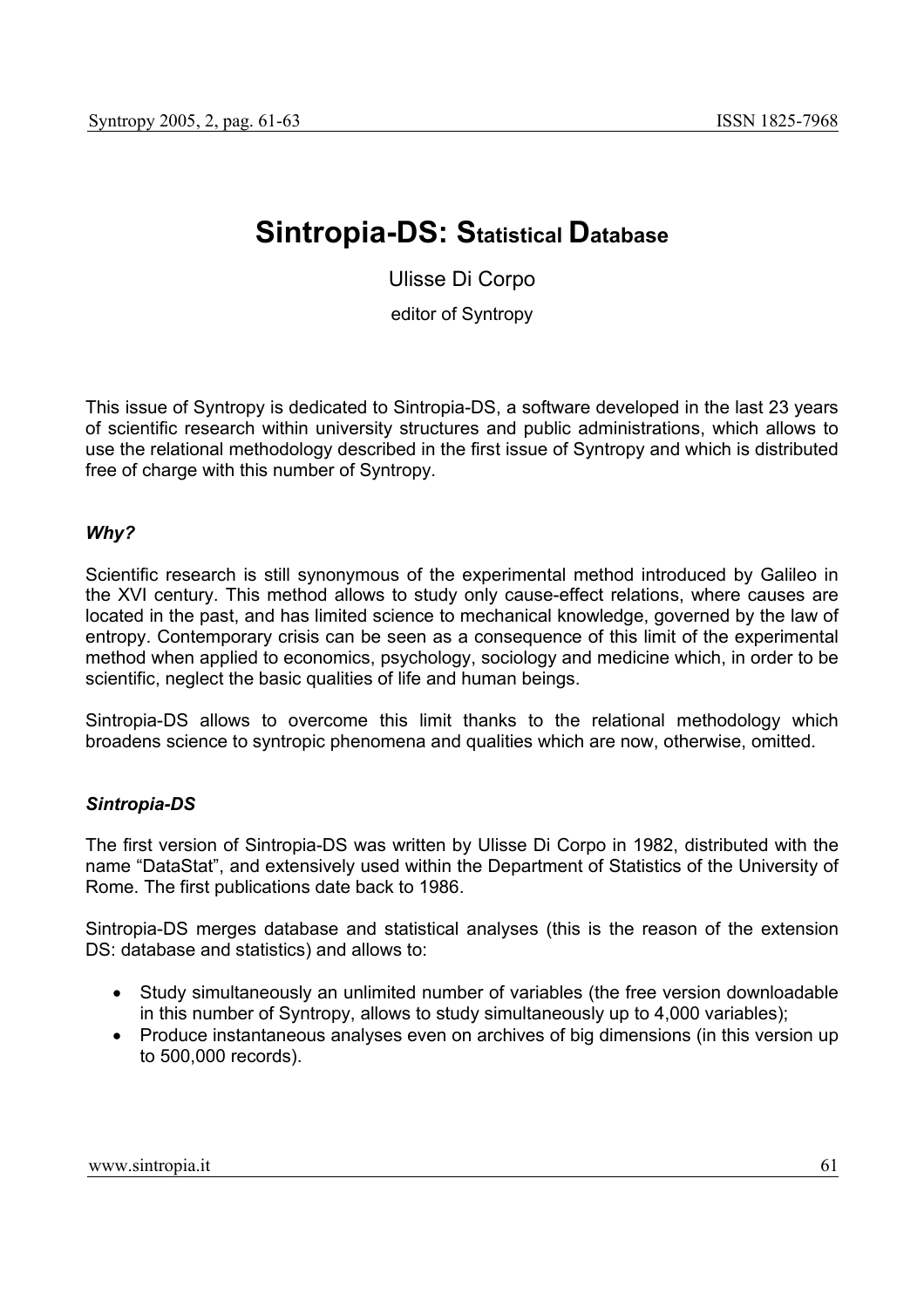Sintropia-DS statistical analyses translate all information into virtual records, in which data is treated in a dichotomic form (Yes/No). This solution allows to handle together quantitative and qualitative information, and increases the power and quality of results. For example, Sintropia-DS allows to study:

- Any type of relation (causal, non-causal, linear and non-linear);
- Cross an unlimited number of variables.

Other characteristics of Sintropia-DS are:

- *On line coding of data*. Statistical analyses require data which has been translated in a numeric form. On line coding makes data-entry easy, more efficient, and allows to check constantly the quality of data, reducing in this way errors.
- *Unity of structures*. Commercial data-bases are organized in many sub-archives related together, while Sintropia-DS records are united in one archive, one structure; this allows to perform complex statistical analyses.
- *Easy editing of forms*. It is possible to use forms of any level of complexity. Editing a Sintropia-DS form is easy, the same file used to print the form with a word processor can be used (with minor changes) to edit it. Extensive diagnostics guarantees that the final form is suitable for statistical analyses.
- *Interaction with Sintropia-AS*. Sintropia-DS can use geo-referred information, which allow to export results in ways which can be read by Sintropia-AS and analyzed using maps and indicators.

Other characteristics:

- 1. Integration of database and statistical analyses in one software:
	- a. Data-entry forms and archive structures are optimized for statistical analyses;
	- b. Statistical analysis lay out is produce automatically, reducing in this way errors and fatigue;
	- c. Automatic checks during data-entry drastically increase the quality of data, and reduce data-entry time.
- 2. Easy to use:
	- a. Only few statistical techniques, coherent with the relational methodology, are provided. This guarantees that even those users who are not expert with statistics, can handle these techniques correctly.
- 3. Qualitative and quantitative data analyzed together allow to study:
	- a. the complexity of natural phenomena;
	- b. relations of any type and nature;